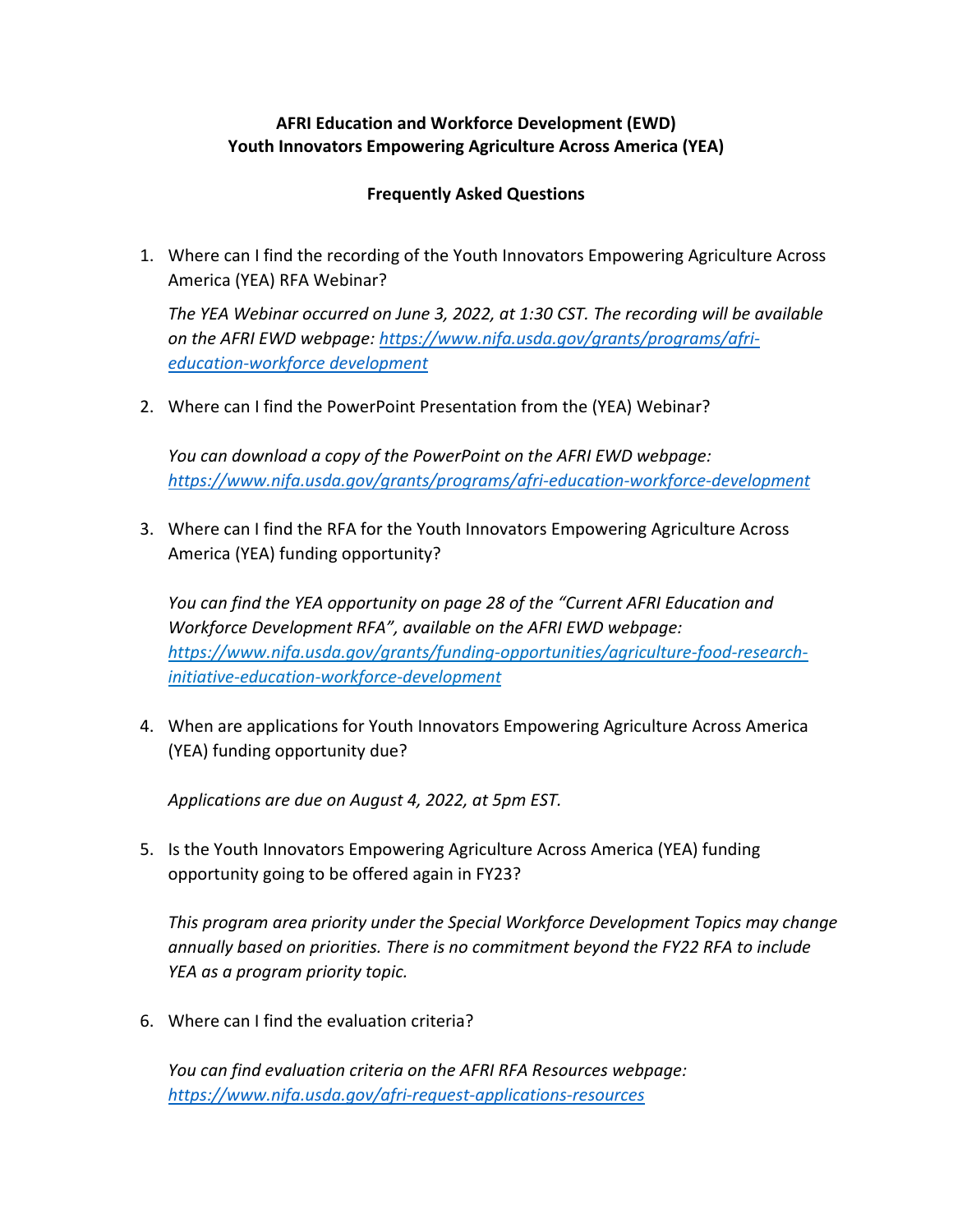7. What is the start date for YEA projects and YEA-CN projects?

*The start date will be between January 1, 2023, and September 1, 2023.*

8. Can there be subcontractors and who can we include?

*Please review the project narrative in AFRI EWD PART IV C on page 69 and page 80 which states the following:*

## *c. Subcontract Arrangements*

*If it will be necessary to enter into a formal subcontract agreement with another institution, then refer to the following items:* 

*1) Letters of commitment (including proposed amount of subaward) and statement of work are required to be included in the application for each subaward. Letters of commitment are to be included in Field 12, Other Attachments of the R&R Other Project Information.* 

*2) If the cumulative amount for subawards exceeds 50 percent of the total Federal funds requested or in instances where the proposed subaward is to a federal agency, then the applicant must provide budgetary detail (i.e., budget and budget justification) for each subaward. If this is the case then refer to Part V, 8 of the NIFA Grants.gov. Application Guide for instructions on how to include this information as part of the application.*

9. Can an institution apply for both the YEA and YEA-CN?

*The Duplicate of Multiple Submissions statement is intended to refer to duplicate, essentially duplicate or predominantly overlapping applications submitted to one or more program areas within AFRI (including FASE Grants) in any one fiscal year. Duplicate or multiple submissions are not allowed. NIFA will disqualify both applications if an applicant submits multiple applications that are duplicative or substantially overlapping to NIFA programs within the same fiscal year. For additional information please reach out to the Dr. Maurice Smith at (Maurice.smith2@usda.gov) listed in this RFA. For more information see: [NIFA Federal Assistance Policy Guide | National Institute of Food and](https://gcc02.safelinks.protection.outlook.com/?url=https%3A%2F%2Fnifa.usda.gov%2Fnifa-federal-assistance-policy-guide&data=04%7C01%7C%7C060eb1e6c5354c2f917008da17774e68%7Ced5b36e701ee4ebc867ee03cfa0d4697%7C0%7C0%7C637848098435045448%7CUnknown%7CTWFpbGZsb3d8eyJWIjoiMC4wLjAwMDAiLCJQIjoiV2luMzIiLCJBTiI6Ik1haWwiLCJXVCI6Mn0%3D%7C3000&sdata=aRcQg2iuyoTChtozWcIaG5lY2aMbW8tB7fXKOPqw4Qs%3D&reserved=0)  [Agriculture \(usda.gov\)](https://gcc02.safelinks.protection.outlook.com/?url=https%3A%2F%2Fnifa.usda.gov%2Fnifa-federal-assistance-policy-guide&data=04%7C01%7C%7C060eb1e6c5354c2f917008da17774e68%7Ced5b36e701ee4ebc867ee03cfa0d4697%7C0%7C0%7C637848098435045448%7CUnknown%7CTWFpbGZsb3d8eyJWIjoiMC4wLjAwMDAiLCJQIjoiV2luMzIiLCJBTiI6Ik1haWwiLCJXVCI6Mn0%3D%7C3000&sdata=aRcQg2iuyoTChtozWcIaG5lY2aMbW8tB7fXKOPqw4Qs%3D&reserved=0)*

*A university/institution may submit multiple applications on behalf of a single faculty or multiple faculty as long as they are not essentially duplications of the same project or portions of the same project to multiple program area priorities.*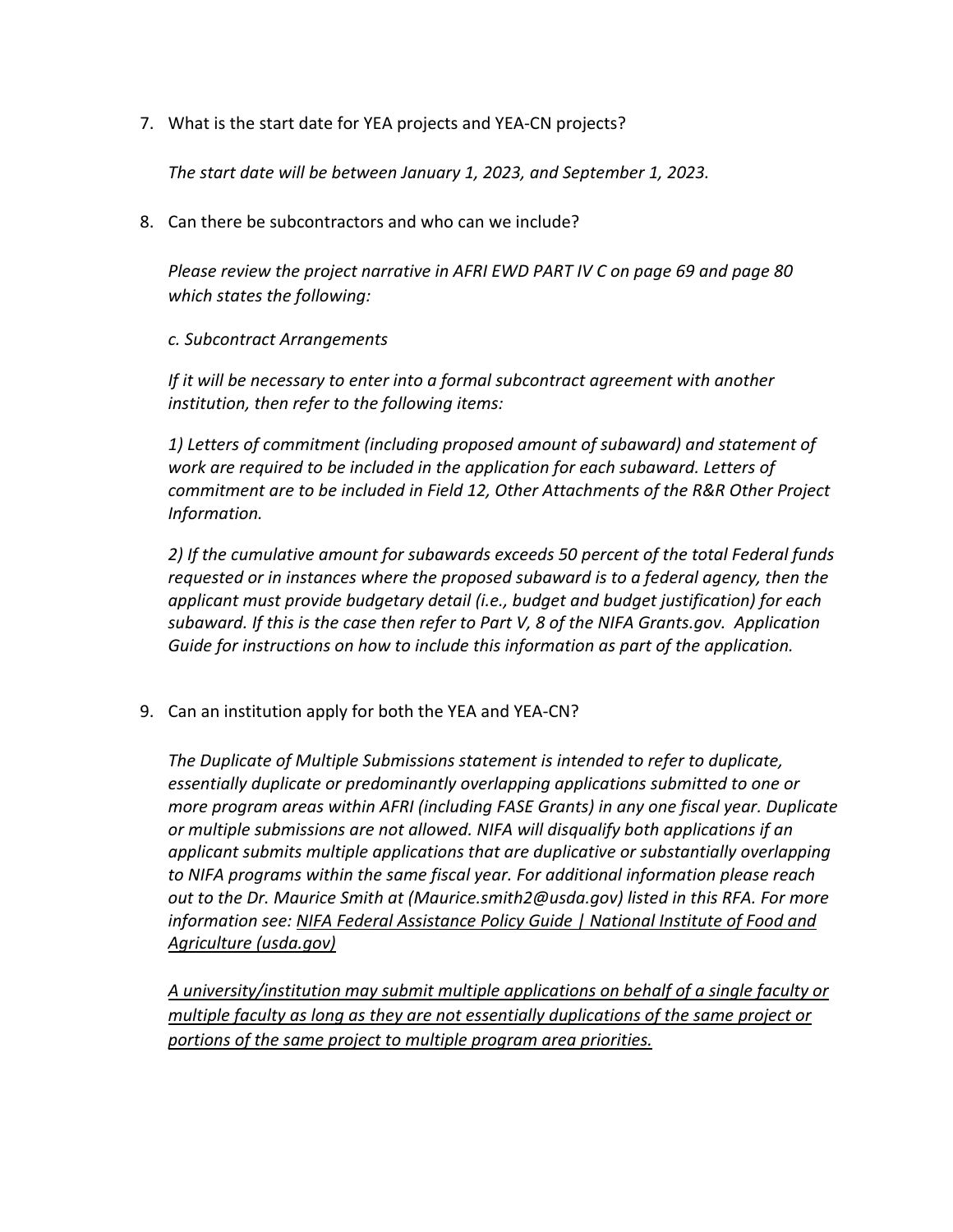10. Can a university/institution submit applications on behalf of multiple faculties as long as they are not essentially duplications of the same project or portions of the same project to multiple program area priorities?

*Yes, we have no general restriction against that and there is nothing in the RFA to preclude it.* 

11. How much would an applicant need to allocate for indirect costs?

*Please review AFRI EWD PART IV C on page 80 and the RFA on page 42 that states the following:*

*D. Funding Restrictions* 

*Indirect Cost (IDC) not to exceed 30 percent of Total Federal Funds Awarded (TFFA) of the recipient. Section 1462(a) and (c) of the National Agricultural Research, Extension, and Teaching Policy Act of 1977 (NARETPA) limits IDC for the overall award to 30 percent of Total Federal Funds Awarded (TFFA) under a research, education, or extension grant. The maximum IDC rate allowed under the award is determined by calculating the amount of IDC using:* 

*1. the sum of an institution's negotiated indirect cost rate and the indirect cost rate charged by sub-awardees, if any; or* 

*2. 30 percent of TFFA.* 

*The maximum allowable IDC rate under the award, including the IDC charged by the subawardee(s), if any, is the lesser of the two rates.*

12. In the budget, can a proposal include graduate student support or stipends?

*Graduate student support or stipends can be included in the budget.*

13. Should applicants complete a sustainability plan?

*In the RFA on page 30 it states the following for YEA-CN projects: Develop a complete, thorough, YEA-CN sustainable plan to ensure the YEA program is continued after the duration of the grant.*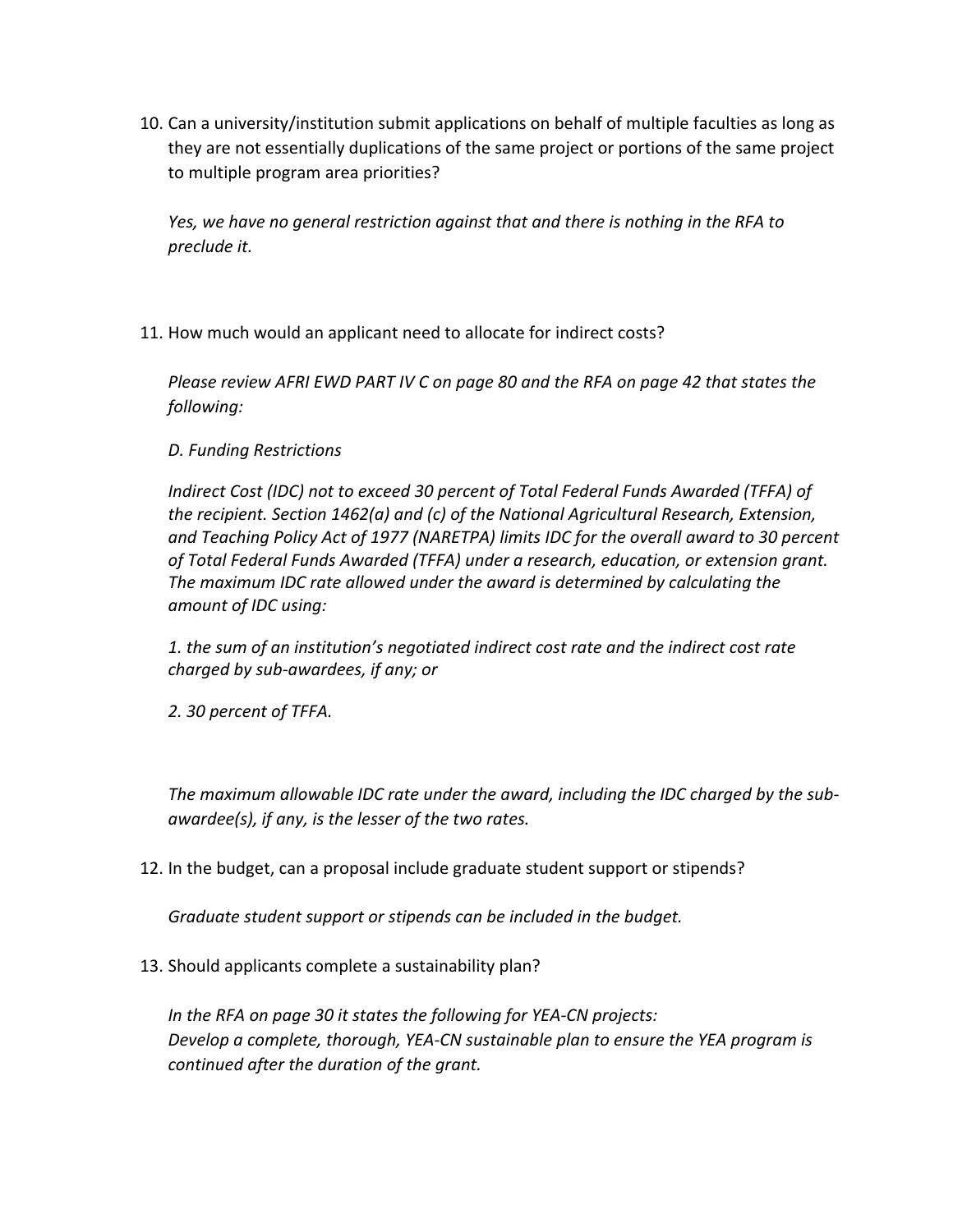*A sustainability plan is not required for YEA projects.*

14. Can the matching requirements be explained?

*The RFA states on Page 38 the following:*

*Applicants must provide matching contributions on a dollar-for-dollar basis for all Federal funds awarded under AFRI for equipment or applied research grants unless a waiver applies. Matching funds requirements for AFRI programs included in this RFA may be found at 7 U.S.C. 3157 (b)(9) (A-C). If an applied Research (see Appendix III) or Integrated Project with an applied research component, is commodity-specific and not of national scope, the grant recipient is required to match the USDA funds awarded on a dollar-for-dollar basis from non-federal sources with cash and/or in-kind contributions. NIFA may waive the matching funds requirement for a grant if one of the following applies:* 

*1. The results of the project, while of particular benefit to a specific agricultural commodity, are likely to be applicable to agricultural commodities generally; or* 

*2. The project involves a minor commodity, the project deals with scientifically important research, and the grant recipient is unable to satisfy the matching funds requirement.*

15. With respect to matching requirements, can you describe what is meant by "not of national scope"?

*Something that is highly specific to one topic/crop/topic of study that cannot be replicated anywhere else.*

16. Should applicants respond to all AFRI Farm Bill areas and all USDA priority areas in their proposal?

## *The RFA states on Page 28 the following:*

*The YEA program seeks projects supporting one or more of the six AFRI Farm Bill priorities, as well as one or more of the USDA priorities of: (1) addressing climate change via climate smart agriculture and forestry; (2) advancing racial justice, equity, and opportunity; (3) creating more and better market opportunities; (4) tackling food and nutrition insecurity or (5) promoting workforce development.*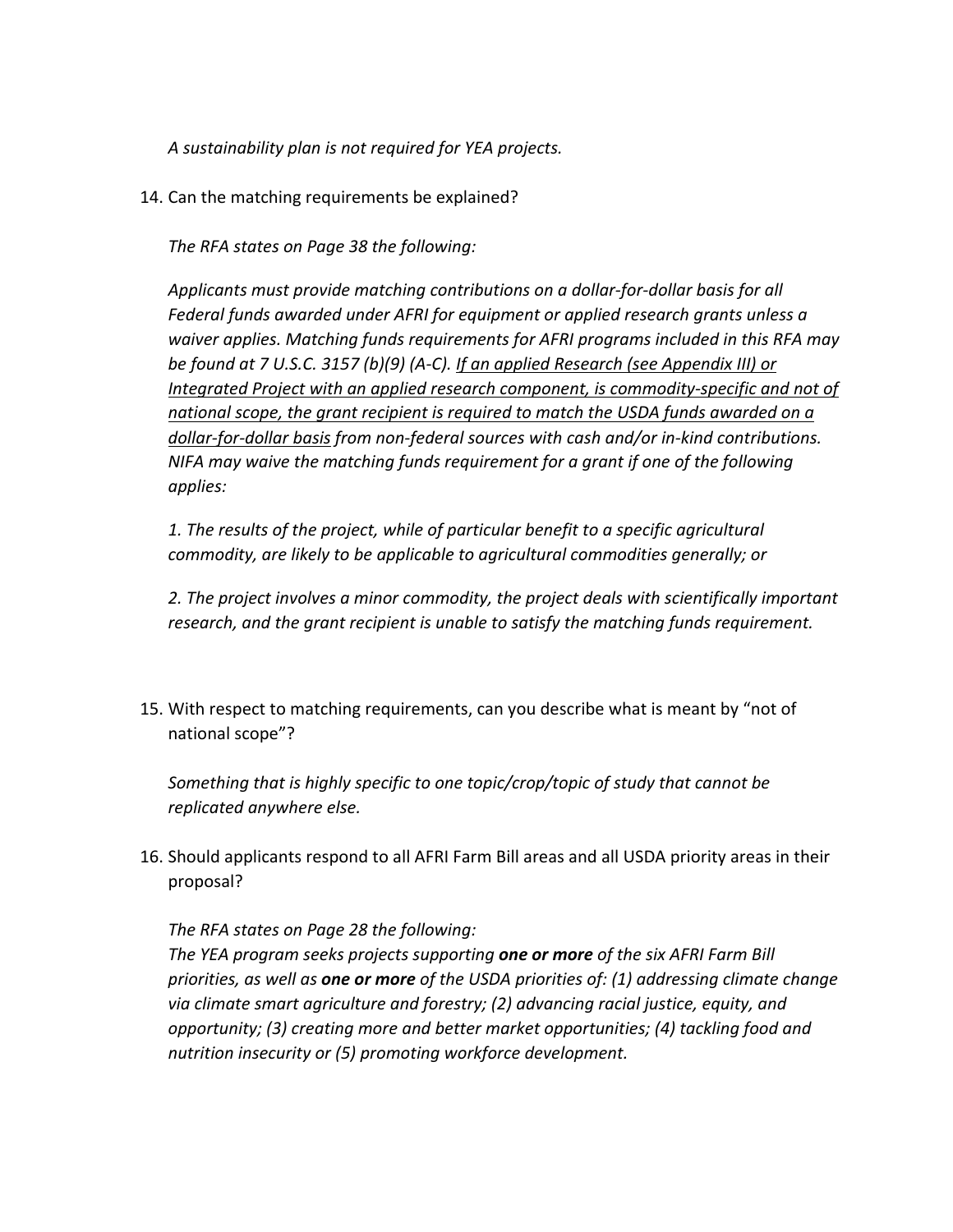17. What is the Center of Excellence criteria?

*The RFA states on Page 39 the following:*

*In addition to meeting the other requirements detailed in Part IV § C , of this Request for Application (RFA), eligible applicants who wish to be recognized as centers of excellence must provide a brief justification statement at the end of their Project Narratives and within the page limits provided for Project Narratives, describing how they meet the standards of a center of excellence, based on the following criteria:* 

*(A) The ability of the center of excellence to ensure coordination and cost effectiveness by reducing unnecessarily duplicative efforts regarding research, teaching, and extension in the implementation of the proposed research and/or extension activity outlined in this application;* 

*(B) In addition to any applicable matching requirements, the ability of the center of excellence to leverage available resources by using public-private partnerships among agricultural industry groups, institutions of higher education, and the Federal Government in the implementation of the proposed research and/or extension activity outlined in this application. Resources leveraged should be commensurate with the size of the award;* 

*(C) The planned scope and capability of the center of excellence to implement teaching initiatives to increase awareness and effectively disseminate solutions to target audiences through extension activities in the implementation of the proposed research and/or extension activity outlined in this application; and* 

*(D) The ability or capacity of the center of excellence to increase the economic returns to rural communities by identifying, attracting, and directing funds to high-priority agricultural issues in support of and as a result of the implementation of the proposed research and/or extension activity outlined in this application.* 

*Additionally, where practicable (not required), center of excellence applicants should describe proposed efforts to improve teaching capacity and infrastructure at colleges and universities (including land-grant colleges and universities, cooperating forestry schools, certified Non-Land Grant Colleges of Agriculture (NLGCA) (list of certified NLGCA is available at http://www.nifa.usda.gov/funding/pdfs/nlgca\_colleges.pdf), and schools of veterinary medicine).*

*Only YEA-CN applicants must meet Center of Excellence criteria.*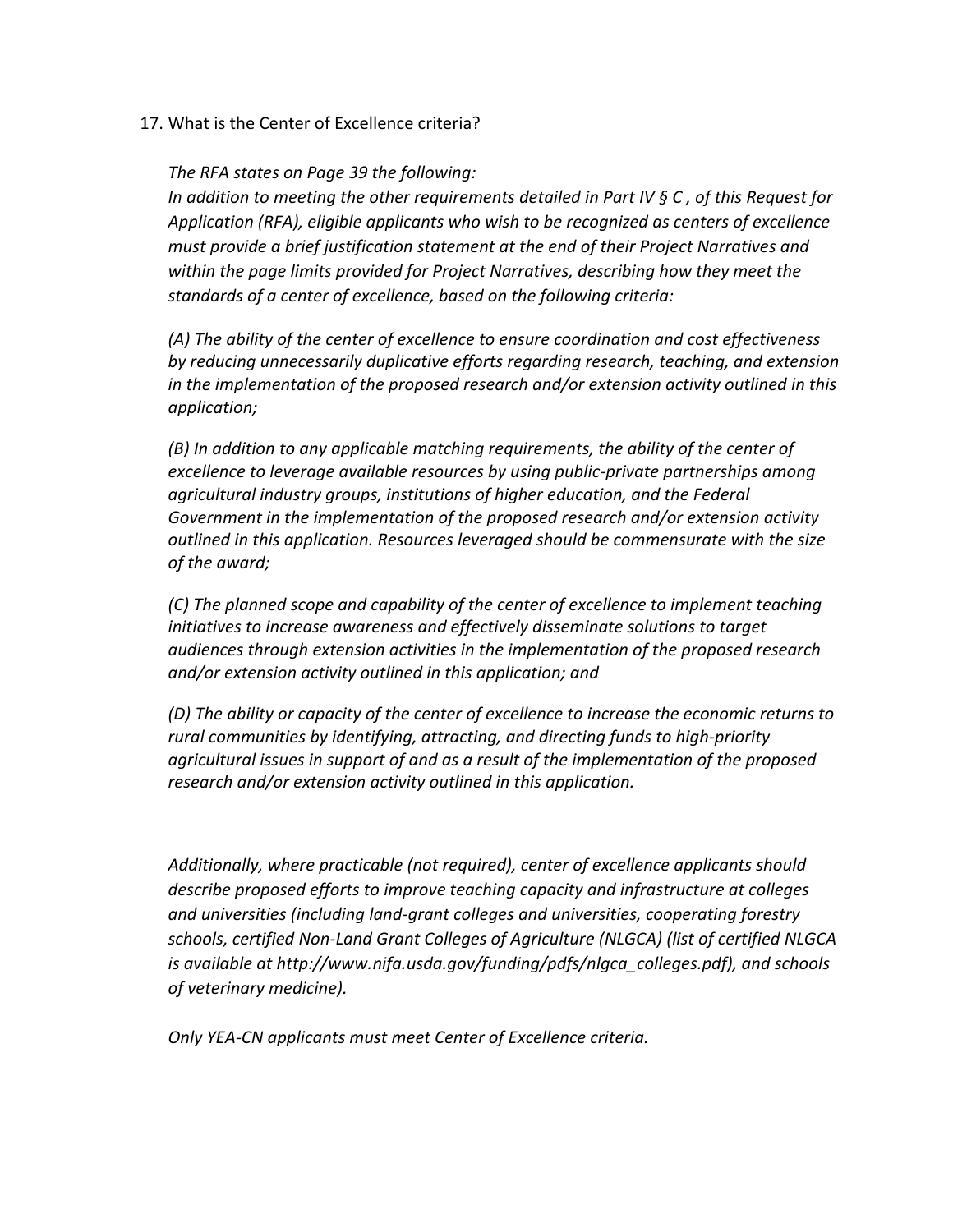18. What information is needed concerning equipment?

*Please see more information on equipment in the Part IV C of this YEA program on page 75: [https://nifa.usda.gov/afri-request-applications-resources-0](https://gcc02.safelinks.protection.outlook.com/?url=https%3A%2F%2Fnifa.usda.gov%2Fafri-request-applications-resources-0&data=05%7C01%7C%7C0cbe7c6e3c4c46921b9508da3d9149b1%7Ced5b36e701ee4ebc867ee03cfa0d4697%7C0%7C0%7C637889991589503612%7CUnknown%7CTWFpbGZsb3d8eyJWIjoiMC4wLjAwMDAiLCJQIjoiV2luMzIiLCJBTiI6Ik1haWwiLCJXVCI6Mn0%3D%7C3000%7C%7C%7C&sdata=uhpZNn8ads%2FgTgD517tHaGWr%2BMFjqH8Mq%2Biv%2BLg9ws4%3D&reserved=0)* 

## *e. Field 11. Equipment*

*No Page Limit. Title the attachment as "Equipment" in the document header and save file as "Equipment".*

*Describe available equipment. Items of nonexpendable equipment necessary to conduct and successfully complete the proposed project should be listed in Field C. of the R&R Budget and described in the Budget Justification. Detailed information related to the questions of the R&R Budget form is available in PART V, 7 of the NIFA Grants.gov Application Guide found here: [NIFA-22-001 NIFA Grants Application Guide | National](https://gcc02.safelinks.protection.outlook.com/?url=https%3A%2F%2Fwww.nifa.usda.gov%2Fnifa-22-001-nifa-grants-application-guide&data=05%7C01%7C%7C0cbe7c6e3c4c46921b9508da3d9149b1%7Ced5b36e701ee4ebc867ee03cfa0d4697%7C0%7C0%7C637889991589503612%7CUnknown%7CTWFpbGZsb3d8eyJWIjoiMC4wLjAwMDAiLCJQIjoiV2luMzIiLCJBTiI6Ik1haWwiLCJXVCI6Mn0%3D%7C3000%7C%7C%7C&sdata=ce0prdpHfo5UnwFQjbBd3ZHgrbaxDtrdHa1pCaAql9Y%3D&reserved=0)  [Institute of Food and Agriculture \(usda.gov\)](https://gcc02.safelinks.protection.outlook.com/?url=https%3A%2F%2Fwww.nifa.usda.gov%2Fnifa-22-001-nifa-grants-application-guide&data=05%7C01%7C%7C0cbe7c6e3c4c46921b9508da3d9149b1%7Ced5b36e701ee4ebc867ee03cfa0d4697%7C0%7C0%7C637889991589503612%7CUnknown%7CTWFpbGZsb3d8eyJWIjoiMC4wLjAwMDAiLCJQIjoiV2luMzIiLCJBTiI6Ik1haWwiLCJXVCI6Mn0%3D%7C3000%7C%7C%7C&sdata=ce0prdpHfo5UnwFQjbBd3ZHgrbaxDtrdHa1pCaAql9Y%3D&reserved=0)*

## 19. What is meant by Underrepresented?

*Found in AFRI EWD PART IV C Resource on page 72 it states the following: Underrepresented = those whose representation among food and agricultural professionals is disproportionately less than their proportion in the general population as indicated in standard statistical references, or as documented on a case-by-case basis by national survey data (e.g., the U.S. Department of Education's Digest of Education Statistics, U.S. Department of Agriculture's Food and Agricultural Education Information Systems, etc.).*

## 20. Can applicants include international components?

## *In the RFA on page 9 it states the following:*

*NIFA supports global engagement that advances U.S. agricultural goals. NIFA recognizes that collaboration with international partners may be necessary to attain the agency's goals for U.S. agriculture, promote global competence of our nation's future agricultural workforce, and promote safe and nutritious food security in a growing world. Therefore, although application to this RFA is limited to eligible U.S. institutions, applicants may collaborate with international partners, to include subcontracts to international partners or other institutions. Applications must clearly demonstrate benefits to the United States. Additional guidance on including international activities is provided on the [AFRI](https://www.nifa.usda.gov/afri-international-partnerships)  [International Partnerships](https://www.nifa.usda.gov/afri-international-partnerships) website.*